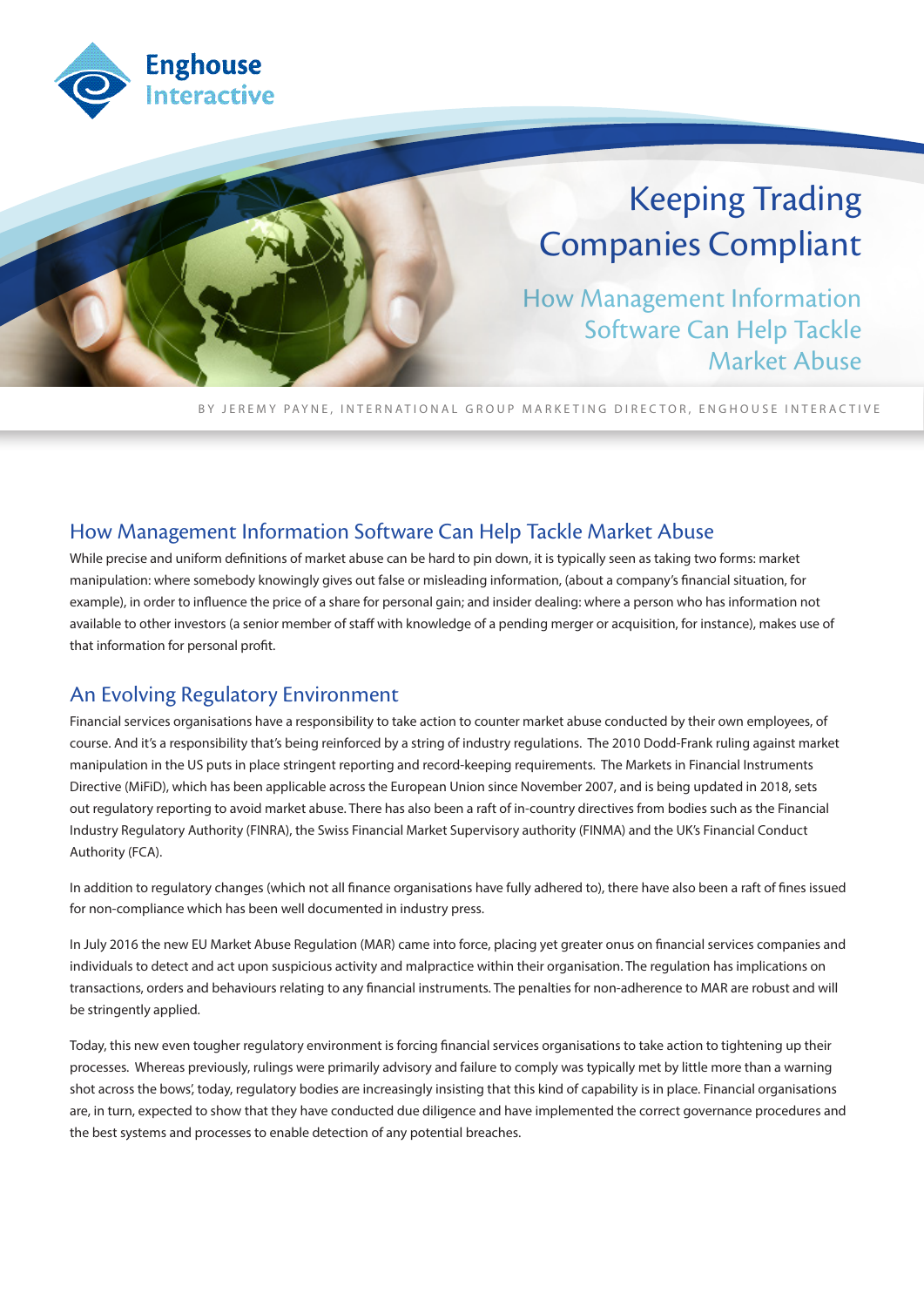#### Implementing a Solution

As a result of this shift in the regulatory landscape, organisations are having to change their approach to dealing with market abuse. They can no longer get by adopting procedures based on passively monitoring behaviour. Instead, they need to start embracing approaches that are founded on actively tracking it.

In the past, the focus was on recording calls and storing the information away in bulk so that it was available for the authorities to sift through painstakingly if required. That in itself was a huge job for the organisations concerned but the most recent legislation requires them to retain much more comprehensive records, including records of all transactions, whether verbal, written, or telephonic. As a result, organisations across the sector are now increasingly focused on putting in place the right tools and functionality.

They have already invested a great deal of time, effort and resource into resolving these issues. It's estimated that one in ten new bank employees taken on over the past three years have been brought into compliance teams, marking a decided shift away from the historical focus around traders and front office staff.

Unfortunately, that will not be sufficient to solve the problem. Banks and other financial services companies will also need to ensure that they are implementing the right technological solutions.

Fortunately, products like Proteus Trader from Enghouse Interactive, have a proven track record in this market and are increasingly forming part of the "compliance toolkit" within institutions. One of the key upfront challenges compliance teams face when protecting against suspicious transactions, market manipulation or insider dealing is locating a divergence from typical trends of activity. A trader could make multiple communications in any day, to a variety of different internal and external colleagues and clients.

Over time, call data can be used to establish the average activity levels, of both duration and volume of calls, for each trader. If the average is exceeded by a certain percentage, then a report will be sent to a compliance manager to indicate the threshold breach. This could then trigger a further investigation into the data to cross-reference why activity has exceeded normal practice.

This kind of system can also be used to get a much clearer picture of trader behaviour at a more granular level, effectively establishing, for example, that Trader 'X' called number 'Y' at a particular time on a particular day and then called the same number five further times over the course of the same week.

In addition, solutions can be deployed to enable financial services organisations to capture the content of calls. Generally, that will entail first recording them and then running speech analytics on them in order to identify words or phrases that might raise suspicion or be relevant to a specific search they are already undertaking.

This kind of functionality can be extremely helpful to the authorities, typically including the FCA and the compliance team at the bank. It can effectively help them to quickly and proactively find a specific recording relating to what is perceived to be untoward activity on behalf of the trader.

### Moving to a Fully Proactive Approach

Some banks today are looking to go further than just actively monitoring. Instead, they want to be more proactive still by blocking calls. This could take the form of gateway blocks put in place to prevent calls to certain countries, for example, or it could involve a more specific ban on Trader 'X' from contacting Trader 'Y' altogether.

The latest management information software such as Proteus can potentially help with both of these scenarios. Any attempt at such calls can be blocked immediately and notifications sent directly to the compliance team – but the keynote here is flexibility. If organisations want to allow these kinds of calls to happen and then pick them up later as compliance issues, they can do that also.